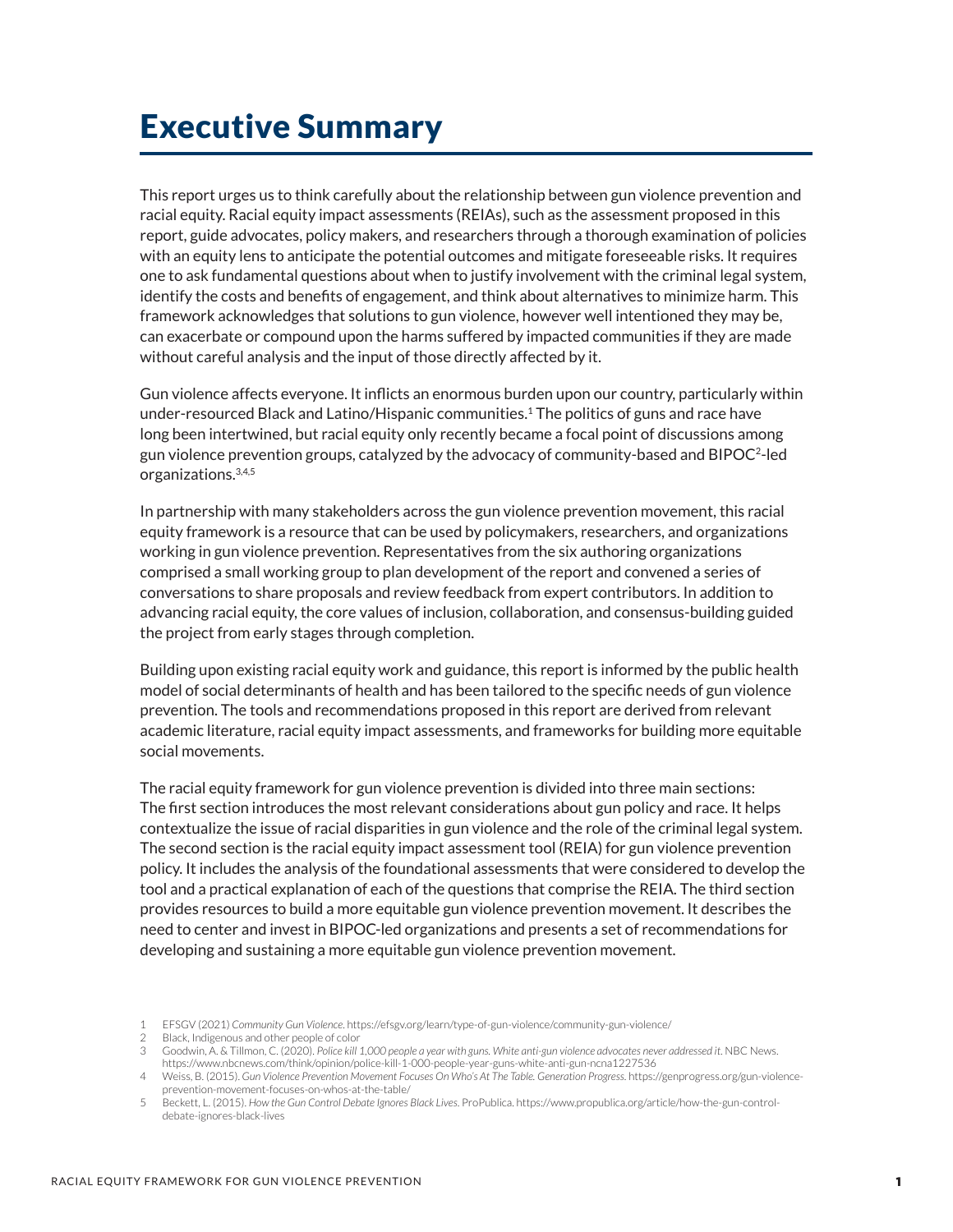#### Gun Policy and Race

Understanding the complex historical context of the Second Amendment, gun policy, and race is essential to advancing both public health and racial justice.<sup>6</sup> Laws have been passed with explicit racialized intentions, while others may have had unconscious disparate impacts. Regardless, the disparate impact of gun violence on BIPOC communities is far too large to justify inaction. Black Americans are disproportionately affected by homicides.7 The reality is pressing, as the firearm homicide victimization rate for Black people is 11 times higher than for white people. Among American Indian/Alaskan Native people the rate is 3.4 times higher, and among Latinos/Hispanics the rate is 2 times higher.<sup>8</sup> However, the total number of Latino/Hispanic victims is likely higher than what data suggests due to most government agencies reporting data on race but not on ethnic origin.<sup>9</sup>

The impact of gun violence on the lives of BIPOC communities is devastating, but so too is the over-reliance on a heavily punitive criminal legal system to address violence.10 Black men are stopped by police,<sup>11</sup> arrested,<sup>12</sup> denied bail,<sup>13</sup> convicted<sup>14</sup> and wrongfully convicted, $15$  and issued long sentences<sup>16</sup> at much higher rates than their white counterparts. As a result, nearly half of all Black men will be arrested before the age of 23.<sup>17</sup> Racial and ethnic disparities in the criminal legal system also disproportionately impact Latinos/ Hispanics, American Indians, and Alaskan Natives.<sup>18, 19, 20</sup> Though racial disparities in the criminal legal system stem from many sources, overly punitive gun violence prevention policies can play a role in perpetuating the larger issue. Beyond laws that only focus on firearms, the policy agenda of gun violence prevention should work in tandem with other advocacy initiatives addressing racial inequalities in housing, education, transportation, and the criminal legal system, which all contribute to gun violence.

*Black men are stopped by police, arrested, denied bail, convicted and wrongfully convicted, and issued long sentences at much higher rates than their white counterparts. As a result, nearly half of all Black men will be arrested before the age of 23.*

- 6 See generally, Miller, D. (2021) *Conservatives sound like anti-racists when the cause is gun rights.* Washington Post. [https://www.](https://www.washingtonpost.com/outlook/2021/10/27/gun-rights-anti-racism-bruen-conservative-hypocrisy/)
- [washingtonpost.com/outlook/2021/10/27/gun-rights-anti-racism-bruen-conservative-hypocrisy/](https://www.washingtonpost.com/outlook/2021/10/27/gun-rights-anti-racism-bruen-conservative-hypocrisy/)
- 7 The Violence Policy Center (2021) *Black Homicide Victimization in the United States: An Analysis of 2018 Homicide Data*. [https://vpc.org/](https://vpc.org/revealing-the-impacts-of-gun-violence/black-homicide-victimization/) [revealing-the-impacts-of-gun-violence/black-homicide-victimization/](https://vpc.org/revealing-the-impacts-of-gun-violence/black-homicide-victimization/)
- 8 Centers for Disease Control and Prevention. National Center for Health Statistics. Firearm Deaths and Rates. WONDER Online Database, 2016-2020. <https://wonder.cdc.gov/ucd-icd10.html>
- 9 The Violence Policy Center (2021). *Hispanic Victims of Lethal Firearms Violence in the United States.* <https://vpc.org/studies/hispanic21.pdf>
- 10 Balko, R. (2020). *There's overwhelming evidence that the criminal justice system is racist. Here's the proof.* Washington Post. [www.washingtonpost.](https://www.washingtonpost.com/graphics/2020/opinions/systemic-racism-police-evidence-criminal-justice-system/) [com/graphics/2020/opinions/systemic-racism-police-evidence-criminal-justice-system/](https://www.washingtonpost.com/graphics/2020/opinions/systemic-racism-police-evidence-criminal-justice-system/)
- 11 Weatherspoon, F. D. (2004). Racial profiling of African-American males: Stopped, searched, and stripped of constitutional protection. *J. Marshall L. Rev.,* 38, 439.<https://repository.law.uic.edu/lawreview/vol38/iss2/2/>
- 12 Welch, K. (2007). Black criminal stereotypes and racial profiling. *Journal of Contemporary Criminal Justice*, 23(3), 276-288. [https://doi.](https://doi.org/10.1177/1043986207306870) [org/10.1177/1043986207306870](https://doi.org/10.1177/1043986207306870)
- 13 Free, M. D. (2001). Racial bias and the American criminal justice system: Race and presentencing revisited. *Critical Criminology*, 10(3), 195- 223.<https://doi.org/10.1023/A:1015796321587>
- 14 Berdejó, C. (2018). Criminalizing Race: Racial Disparities in Plea-Bargaining. *BCL Rev*., 59, 1187. [https://lawdigitalcommons.bc.edu/cgi/](https://lawdigitalcommons.bc.edu/cgi/viewcontent.cgi?article=3659&context=bclr) [viewcontent.cgi?article=3659&context=bclr](https://lawdigitalcommons.bc.edu/cgi/viewcontent.cgi?article=3659&context=bclr)
- 15 Gross, S. R., Possley, M., & Stephens, K. (2017). *Race and wrongful convictions in the United States*. [http://www.law.umich.edu/special/](http://www.law.umich.edu/special/exoneration/Documents/Race_and_Wrongful_Convictions.pdf) [exoneration/Documents/Race\\_and\\_Wrongful\\_Convictions.pdf](http://www.law.umich.edu/special/exoneration/Documents/Race_and_Wrongful_Convictions.pdf)
- 16 Mustard, D. B. (2001). Racial, ethnic, and gender disparities in sentencing: Evidence from the US federal courts. *The Journal of Law and Economics*, 44(1), 285-314. <https://doi.org/10.1086/320276>
- 17 Brame, R., Bushway, S. D., Paternoster, R., & Turner, M. G. (2014). Demographic Patterns of Cumulative Arrest Prevalence By Ages 18 and 23. *Crime and Delinquency*, 60(3), 471–486.<https://doi.org/10.1177/0011128713514801>
- 18 Nellis, A. (2016). *The color of justice: Racial and ethnic disparity in state prisons.* Sentencing Project[.https://www.sentencingproject.org/wp](https://www.sentencingproject.org/wp-content/uploads/2016/06/The-Color-of-Justice-Racial-and-Ethnic-Disparity-in-State-Prisons.pdf)[content/uploads/2016/06/The-Color-of-Justice-Racial-and-Ethnic-Disparity-in-State-Prisons.pdf](https://www.sentencingproject.org/wp-content/uploads/2016/06/The-Color-of-Justice-Racial-and-Ethnic-Disparity-in-State-Prisons.pdf)
- 19 Harris, C. T., Steffensmeier, D., Ulmer, J. T., & Painter-Davis, N. (2009). Are Blacks and Hispanics Disproportionately Incarcerated Relative to Their Arrests? Racial and Ethnic Disproportionality Between Arrest and Incarceration. *Race and Social Problems*, 1(4), 187–199. [https://doi.](https://doi.org/10.1007/s12552-009-9019-x) [org/10.1007/s12552-009-9019-x](https://doi.org/10.1007/s12552-009-9019-x)
- 20 Rovner, A. (2021) *Native Disparities in Youth Incarceratio*n. The Sentencing Project. [https://www.sentencingproject.org/publications/native](https://www.sentencingproject.org/publications/native-disparities-youth-incarceration/)[disparities-youth-incarceration/](https://www.sentencingproject.org/publications/native-disparities-youth-incarceration/)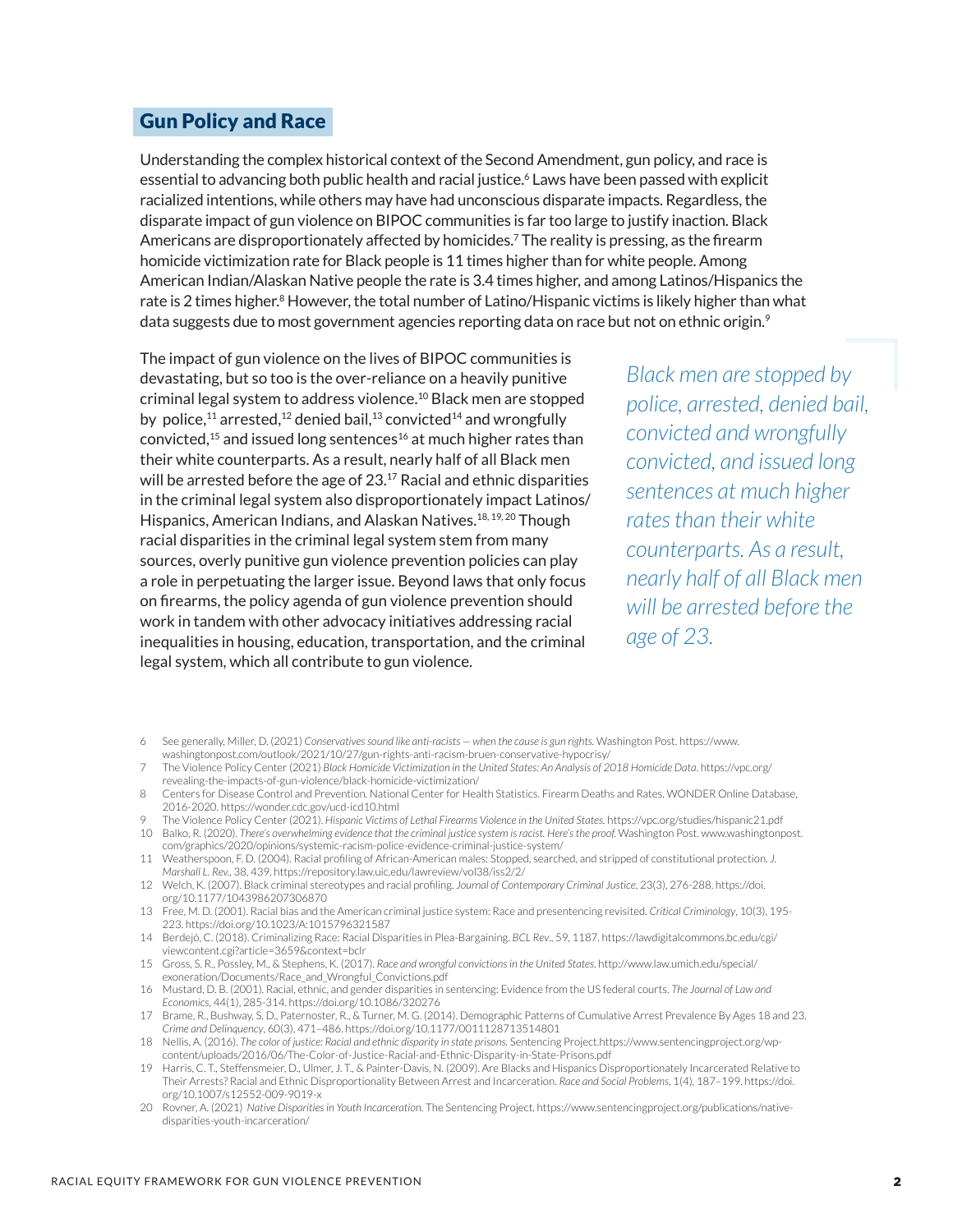### The Racial Equity Impact Assessment

The main component of this racial equity framework is the **Racial Equity Impact Assessment (REIA**) for gun violence prevention policy. The REIA is a tool that identifies and assesses factors bearing on racial equity that should be considered before a policy is implemented. These factors may be evaluated to promote racial equity, reduce victimization, and minimize arrests and incarceration. If a policy already exists, this REIA tool can help guide ongoing implementation and/or amendments to that policy to address equity concerns that are identified.

Ideally, using this tool should be a collaborative process within and beyond the organization. Throughout the assessment, each answer helps guide organizations as they decide whether to move forward, support, change, or advocate for a policy while also considering the risk of inaction.

The REIA requires careful consideration of nine questions. The questions are open-ended and require deliberation and more detailed responses than "yes/no." The REIA should be considered as a guide, and not be reduced to a checklist.

## REIA

- *What are the stated objectives of the gun violence prevention policy?* 1
- *What is the context of racial inequity that informs the issue being addressed?* 2
- *What types of racial disparities could potentially result from the policy's design*  3 *and implementation?*
- *Who are the specific communities that will be impacted by the policy?* 4
- *What, if any, data can be used to measure whether racial inequities could be*  5 *reduced, perpetuated, or exacerbated by the policy?*
- *Can any potential racial inequities be avoided or mitigated without*  6 *compromising the stated objective?*
- *Does the policy remedy existing racial inequities?* 7
- *Is the proposed solution to mitigate gun violence viable and sustainable?* 8
- *What methodologies can be utilized to evaluate the implementation, progress*  9*toward stated objectives, and any racialized impacts of the policy?*